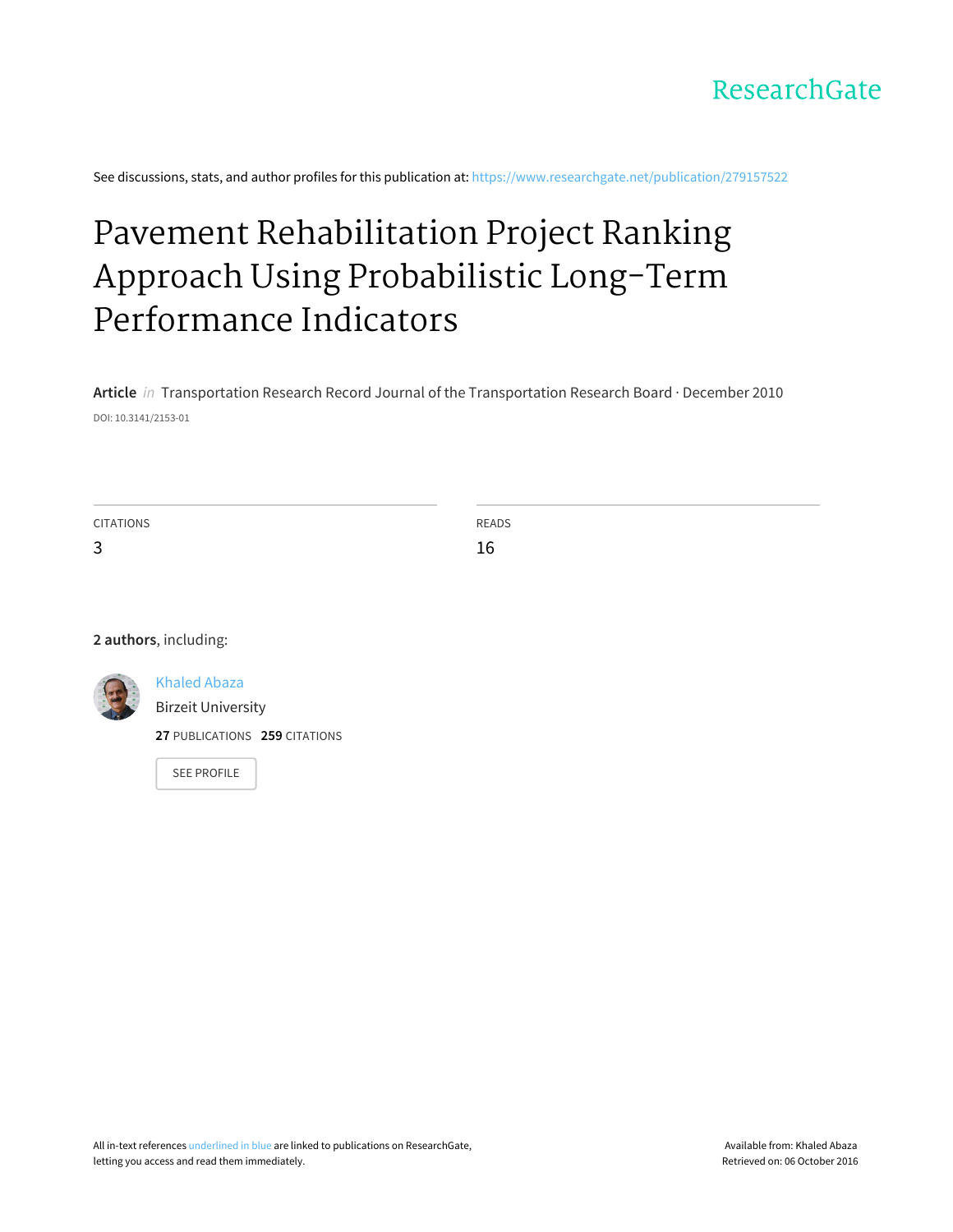## **Pavement Rehabilitation Project Ranking Approach Using Probabilistic Long-Term Performance Indicators**

## Khaled A. Abaza and Maher M. Murad

**A probabilistic performance-based approach for generating a priority ranking of pavement rehabilitation project candidates is presented. The deployed probabilistic approach uses a discrete-time Markovian model to predict pavement conditions at the network level. The expected future distress rating associated with a particular pavement project is determined as the mean of a compound uniform probability density function derived from the corresponding future state probabilities. The expected future distress ratings for a particular pavement project are then used to construct the corresponding performance curve. The generated performance curves form the basis for developing an effective mechanism for prioritizing potential rehabilitation projects. A priority ranking system is presented with two alternatives. The first priority ranking alternative requires a fixed analysis period wherein project candidates are evaluated by using three different long-term performance indicators derived from the corresponding performance curves. The deployed performance indicators include the area under the performance curve, the average distress rating, and the terminal distress rating. The second priority ranking alternative requires a fixed terminal distress rating for the pavement network under consideration. The time required for each project to reach the terminal distress rating is determined as the rehabilitation scheduling time, which is used to establish project priority ranking. Pavement rehabilitation project candidates are then scheduled according to their priority rankings and available budget. The developed probabilistic approach is demonstrated by considering a project sample from the two-lane highway system in Ohio.**

Several pavement rehabilitation and management models were developed in the past two decades in an attempt to provide the best pavement rehabilitation plan at the network level. A major requirement for any potential pavement rehabilitation and management model is the ability to generate a long-term solution to the pavement management problem, recognized to be a very complex one (*1–6*). A long-term solution requires the incorporation of a pavement performance prediction model to estimate the future pavement conditions. Pavement performance prediction models used in pavement management are either deterministic or probabilistic in nature (*7–9*). Deterministic models are mainly empirical models generated from pavement testing and experience and used to predict future pavement conditions with certainty. Probabilistic models are developed assuming the outcomes of future pavement conditions to be associated with specified uncertainty levels. Both deterministic and probabilistic models have been extensively used in pavement rehabilitation and management (*1–3, 6, 10–12*).

The probabilistic model that has been widely used in predicting pavement conditions is the Markovian model with discrete-time chains. Several pavement management models have incorporated the Markovian model to predict future pavement conditions for the purpose of developing a long-term pavement rehabilitation plan. The effectiveness of the discrete-time Markovian model in predicting future pavement conditions has been recognized by several researchers (*1, 2, 13–16*). The Markovian model has been used to predict pavement conditions both in the absence and presence of pavement maintenance and rehabilitation (M&R) works. The predicted future pavement condition ratings can be used to construct the corresponding performance curves, which serve as invaluable tools in pavement design, rehabilitation, and management (*10, 12, 13, 17, 18*).

Pavement rehabilitation and management models have mostly defined the pavement network using pavement sections, segments, or projects. Pavement sections are typically selected smaller in length compared with segments. A pavement project is composed of a number of pavement sections or segments. The derivation of an optimum M&R plan at the network level requires dealing with a large number of pavement segments. This requirement combined with the large number of potential M&R options applicable to each segment has extremely complicated solving the pavement management problem even with the use of the most efficient optimization methods and the fastest available computers (*1–5*). Therefore, several researchers have used M&R variables to represent fractions (percentages) of pavements in the various deployed condition states or classes to be treated by the applicable M&R actions (*1, 2, 19–21*). This approach has greatly simplified the pavement management problem by avoiding the need to deal with individual pavement segments.

## **PROBLEM STATEMENT AND RESEARCH OBJECTIVES**

The pavement management problem is typically formulated as a nonlinear optimization model. Generally, there are three major interrelated difficulties that faced most nonlinear pavement management models at the network level (*2–5, 19–21*). The first difficulty is the incorporation of an appropriate optimization method that can generate a global optimum solution. Most deployed optimization methods have their own drawbacks in terms of efficiency and convergence to optimal solutions and cannot be easily used and interpreted by

3

K. A. Abaza, Department of Civil Engineering, Birzeit University, P.O. Box 14, Birzeit, West Bank, Palestine. M. M. Murad, Department of Civil Engineering Technology, University of Pittsburgh at Johnstown, 450 Schoolhouse Road, Johnstown, PA 15904. Corresponding author: K. A. Abaza, kabaza@birzeit.edu.

*Transportation Research Record: Journal of the Transportation Research Board, No. 2153,* Transportation Research Board of the National Academies, Washington, D.C., 2010, pp. 3–12. DOI: 10.3141/2153-01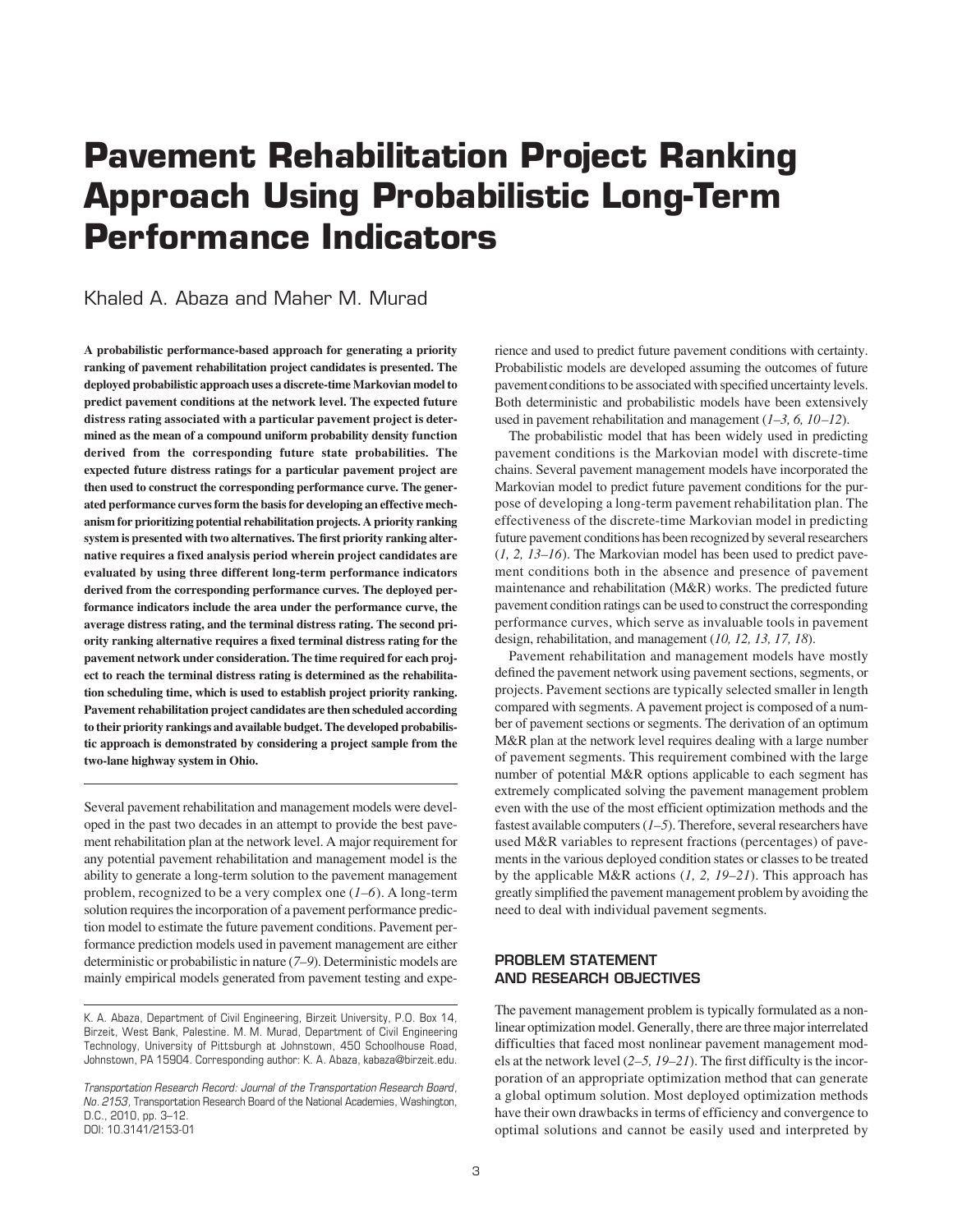practitioners. The second difficulty is related to the computer time required to solve the pavement management problem. Most used optimization methods are mainly search algorithms. Even a medium-size pavement management problem, using the fastest available personal computers, requires considerable time to solve. The third difficulty is the necessity to deal with a large number of pavement segments, time intervals, and M&R options, which would further complicate the optimization process and substantially affect computer time.

Roadway rehabilitation project ranking procedures have been used by several researchers (*22, 23*). Ranking procedures are generally faster and easier to apply, but are associated with some limitations. They would most likely result in nonoptimal allocation of resources. The effectiveness of a ranking approach in yielding an optimal solution can be investigated by comparing its results with those derived from an equivalent optimization model. An optimization model equivalent to the proposed ranking approach will be presented in this paper. Also, ranking procedures are not typically designed to incorporate a performance prediction model, which hinders their effectiveness in developing a long-term M&R program. The developed ranking approach incorporates a performance prediction model to generate a long-term pavement rehabilitation program. The discrete-time Markovian model is applied to predict the future pavement distress ratings used to construct the corresponding project performance curve. The generated performance curves are used to obtain certain long-term performance indicators, which form the basis for prioritization of potential rehabilitation projects. Potential rehabilitation projects are preliminarily selected depending on their present pavement distress ratings and the effectiveness of applicable rehabilitation strategies. Therefore, according to the developed ranking approach, prioritization of potential rehabilitation projects depends only on the deployed long-term performance indicators.

## **METHODOLOGY**

The discrete-time Markovian model used to predict pavement distress ratings is presented for the purpose of generating the corresponding pavement performance curves. Long-term performance measures derived from the performance curves are presented for the purpose of developing an effective priority ranking system with two alternatives. The first priority ranking alternative requires a fixed analysis period and provides three long-term performance indicators, which are the area under the performance curve, the average distress rating, and the terminal distress rating. The second priority ranking alternative provides the rehabilitation scheduling time for each project according to a fixed terminal distress rating.

#### **Discrete-Time Markovian Model**

The main elements of the discrete-time Markovian model are the condition states, state probabilities, transition probabilities, and number of transitions (time intervals). A pavement system consists of a number of condition states equal to *m.* A condition state is assumed to contain pavements with similar distress ratings as defined using an appropriate pavement distress indicator. A transition matrix  $(P_r)$  is used to incorporate all applicable transition probabilities associated with the *r*th pavement system as presented in Equation 1. Each system is to be represented by a different transition matrix reflecting different loading conditions and pavement structures. The transition probabilities  $(P_{i,j}^{(r)})$ provided along the matrix main diagonal represent the probabilities of pavements remaining in the same condition state after one transition. The transition probabilities  $(P_{i,i+1}^{(r)})$  according to Equation 1 symbolize

the deterioration rates from state  $i$  to state  $i + 1$  in one time interval. Therefore, deterioration of pavements is assumed to take place only from a present state to the next worst state in one transition. This assumption is valid if the number of condition states (*m*) is reasonably large and the time interval is adequately small (*1, 2, 13, 16*). A matrix size of 10 states and a 1-year time interval (transition) would justify this assumption. The matrix entries below the main diagonal are all assumed to vanish in the absence of M&R works. Therefore, the transition matrix indicated by Equation 1 represents only the deterioration mechanism of a given pavement system with similar loading conditions and pavement structures. The sum of any row in the transition matrix must add up to one  $(P_{i,i}^{(r)} + P_{i,i+1}^{(r)} = 1.0)$  and  $(P_{m,m}^{(r)} = 1.0)$ .

$$
P_r = \begin{pmatrix} P_{1,1}^{(r)} & P_{1,2}^{(r)} & 0 & 0 & 0 & \cdots & 0 \\ 0 & P_{2,2}^{(r)} & P_{2,3}^{(r)} & 0 & 0 & \cdots & 0 \\ 0 & 0 & P_{3,3}^{(r)} & P_{3,4}^{(r)} & 0 & \cdots & 0 \\ \vdots & \vdots & \vdots & \vdots & \vdots & \vdots & \vdots \\ 0 & 0 & 0 & 0 & \cdots & P_{m-1,m-1}^{(r)} & P_{m-1,m}^{(r)} \\ 0 & 0 & 0 & 0 & \cdots & P_{m,m}^{(r)} \end{pmatrix} \tag{1}
$$

The basic discrete-time Markovian model is presented in Equation 2. The main objective of using the indicated Markovian model is to obtain the state probabilities after *k* transitions as the product of the initial state probability vector and the transition matrix raised to the power *k.* The pavement network contains a number of pavement systems equal to *s.* The *r*th pavement system is considered to include a number of pavement projects equal to *pr*. All pavement projects in the same system are assumed to possess the same deterioration rates (transition matrix); however, they have different present distress conditions as indicated by the corresponding initial state probabilities. The initial state probability vector  $(S_{j,r}^{(0)})$  associated with the *j*th project and *r*th system is used to predict the corresponding state probability vector  $(S_{j,r}^{(k)})$ after *k* transitions. The initial state probability vector contains the state probabilities representing pavement proportions that exist in the various deployed states at any present time. The future pavement proportions are represented by the state probability vector  $(S_{j,r}^{(k)})$  obtained from Equation 2 using a specified number of transitions (*n*). The sum of the state probabilities at anytime must add up to one.

$$
S_{j,r}^{(k)} = S_{j,r}^{(0)} P_r^{(k)} \qquad k = 1, 2, \dots, n; j = 1, 2, \dots, p_r; r = 1, 2, \dots, s \ (2)
$$

where

$$
(S_{j,r}^{(0)}) = (S_{1,j,r}^{(0)}, S_{2,j,r}^{(0)}, S_{3,j,r}^{(0)}, \dots, S_{i,j,r}^{(0)}, \dots, S_{m,j,r}^{(0)})
$$
  
\n
$$
(S_{j,r}^{(k)}) = (S_{1,j,r}^{(k)}, S_{2,j,r}^{(k)}, S_{3,j,r}^{(k)}, \dots, S_{i,j,r}^{(k)}, \dots, S_{m,j,r}^{(k)})
$$
  
\n
$$
\sum_{i=1}^{m} S_{i,j,r}^{(k)} = 1.0
$$

and

0.0 ≤  $S_{i,j,r}^{(k)}$  ≤ 1.0

#### **Compound Uniform Probability Density Function**

The state probabilities estimated at the *k*th transition can be used to define a compound uniform probability density function that relates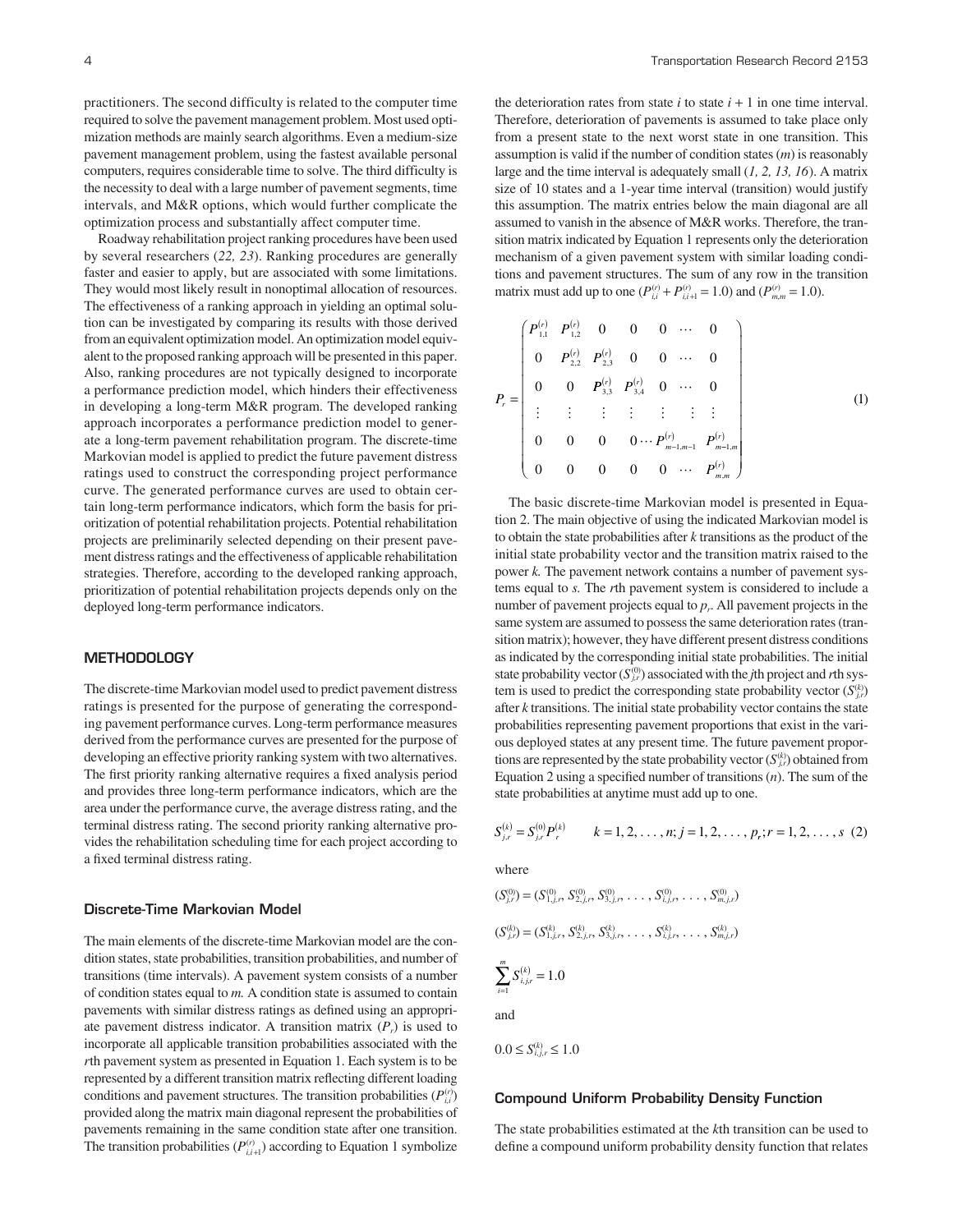the state probabilities to the pavement distress indicator used to define the various deployed condition states. The state probability  $(S_{i,j,r}^{(k)})$  associated with the *i*th state, *j*th project, and *r*th system is defined using the pavement distress rating (DR) as presented in Equation 3. A uniform probability density function is used because state probabilities are not explicit functions of the pavement distress rating; however, they are indirectly related. The pavement distress rating (DR) associated with the *i*th state probability is defined over a range of values as represented by the lower and upper distress ratings (LDR*i*) and (UDR*i*), respectively.

$$
S_{i,j,r}^{(k)} = \begin{cases} S_{1,j,r}^{(k)}, & \text{LDR}_1 < \text{DR} \leq \text{UDR}_1 \\ S_{(2,j,r)}^{(k)}, & \text{LDR}_2 < \text{DR} \leq \text{UDR}_2 \\ \vdots & \vdots \\ S_{i,j,r}^{(k)}, & \text{LDR}_i < \text{DR} \leq \text{UDR}_i \\ \vdots & \vdots \\ S_{m,j,r}^{(k)}, & \text{LDR}_m < \text{DR} \leq \text{UDR}_m \end{cases} \tag{3}
$$

Figure 1 shows a schematic presentation of the outlined compound uniform probability density function with equal band width. The band width is the difference between the state upper and lower distress ratings. The mean of each band width is called the state mean distress rating (*Bi*).

#### **Prediction of Pavement Distress Rating**

The future pavement distress rating associated with the *j*th project, *r*th system, and *k*th transition can be estimated as the expected value (mean) of the compound uniform probability density function indicated by Equation 3. The expected distress rating (EDR(*<sup>k</sup>*) *j,r*) is obtained as the product sum of multiplying the state mean distress ratings  $(B_i)$ by the corresponding future state probabilities  $(S_{i,j,r}^{(k)})$  as presented in Equation 4. The state mean distress ratings  $(B_i)$  are constants representing the average distress ratings for pavements in the corresponding states. The state probabilities vary over time as determined from the Markovian model presented in Equation 2. The expected distress rating is determined for each transition number (*k*) over a specified number of transitions (*n*) representing the desired analysis period. The expected distress rating takes on its maximum value  $(B_1)$  when all



**FIGURE 1 Compound uniform probability density function.**



**FIGURE 2 Project pavement performance curve for specified number of transitions (***n***).**

pavements are in State 1 (best state) and undertakes its minimum value  $(B_m)$  when all pavements are in state  $m$  (worst state).

$$
EDR_{j,r}^{(k)} = \sum_{i=1}^{m} B_i S_{i,j,r}^{(k)} \qquad k = 0, 1, 2, \dots, n
$$
 (4)

where

$$
B_i = \frac{(\text{LDR}_i + \text{UDR}_i)}{2}
$$

$$
B_m \leq \text{EDR}_{j,r}^{(k)} \leq B_1
$$

The expected distress ratings associated with the *j*th project in the *r*th system as obtained from Equation 4 can be used to construct the corresponding performance curve as shown in Figure 2. The depicted performance curve is simply a plot of the expected distress rating  $(EDR_{j,r}^{(k)})$  versus the corresponding transition number (*k*). Performance curves generated to represent all potential pavement rehabilitation projects will be used to establish priority ranking systems as presented in the next section.

## **LONG-TERM PERFORMANCE-BASED PROJECT RANKING SYSTEM**

Presented in this section is a probabilistic long-term performancebased priority ranking system based on the generated project performance curves. The priority ranking system provides the pavement engineer with two alternatives. The first priority ranking alternative requires specifying a fixed analysis period consisting of *n* transitions. The second priority ranking alternative requires specifying a fixed terminal distress rating for all projects in a given pavement network. Both alternatives take into account the long-term performance of pavement rehabilitation project candidates.

## **First Priority Ranking Alternative with Fixed Analysis Period**

The first priority ranking alternative directly applies the expected pavement distress ratings ( $EDR^{(k)}_{j,r}$ ) to derive three long-term performance indicators: the performance curve area, average expected distress rating, and terminal expected distress rating. All three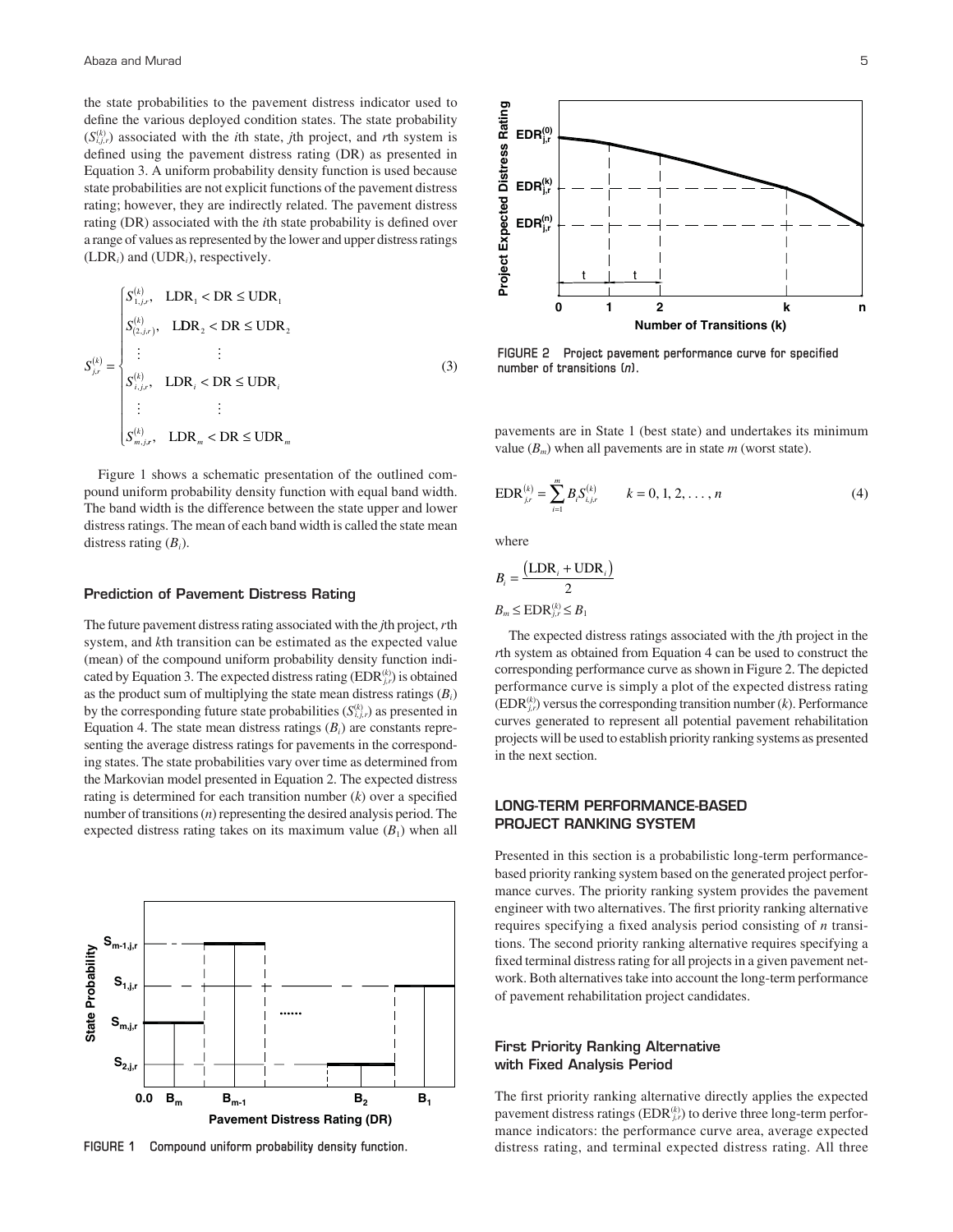performance indicators are to be estimated over an analysis period of *n* transitions. Each transition is typically considered to represent a discrete-time interval of 1 year or 2 years. The three performance indicators are defined in the following subsections.

#### Performance Curve Area Method

The area falling under the performance curve is recognized to provide a direct measure of the pavement relative structural capacity (*10, 17, 24*). Therefore, the performance curve area provides a direct measure of the long-term performance of pavement projects. The area under a particular project performance curve can be directly estimated from the corresponding expected distress ratings using the trapezoidal rule. The total performance area under the generated curve segment consists of trapezoidal strips, with each strip defined using two consecutive distress ratings separated by a time interval (*t*) as shown in Figure 2. The total performance area  $(PA_{j,r}^{(T)})$  associated with the *j*th project in the *r*th system over a fixed analysis period of *T* years is determined as defined in Equation 5. The number of transitions  $(n)$  is equal to the analysis period  $(T)$  divided by the time interval (*t*). The number of transitions equals the analysis period if a 1-year time interval is used.

$$
PA_{j,r}^{(T)} = \frac{t}{2} \bigg( EDR_{j,r}^{(0)} + EDR_{j,r}^{(n)} + 2 \times \sum_{k=1}^{n-1} EDR_{j,r}^{(k)} \bigg)
$$
 (5)

Optimal selection of rehabilitation projects, to be shown later, can be achieved if priority rating  $(PR_{PA})$  is defined as the multiplication product of the project surface area (SA*j,r*) and total performance area  $(PA_{j,r}^{(T)})$ . Priority listing of rehabilitation project candidates can be established such that projects with lower  $PR_{PA}$  will be given priority over ones with higher  $PR_{PA}$ .

#### Average Expected Distress Rating Method

The average expected distress rating method provides another reliable long-term performance indicator for evaluating potential pavement rehabilitation projects. The expected distress ratings obtained over *n* transitions are averaged to yield the average expected distress rating transitions are averaged to yield the average expected distress rating  $(\overline{EDR}_{\mu\nu}^{(T)})$  for the *j*th project in the *r*th system as indicated by Equation 6. Pavement rehabilitation project candidates can be assigned priority ratings ( $PR_{\overline{EDR}}$ ), determined as the product of the project surface area and average expected distress rating. A project with lower  $\text{PR}_{\overline{\text{EDR}}}$  will have priority over a project with higher  $\text{PR}_{\overline{\text{EDR}}}$ .

$$
\frac{\sum_{k=0}^{n} EDR_{j,r}^{(k)}}{n+1}
$$
 (6)

The average expected distress rating method is directly related to the performance curve area method. Sample results presented later will show that the two methods yield similar results.

#### Terminal Expected Distress Rating Method

The terminal performance of pavements has been used in the AASHTO design method of pavements as part of the serviceability

concept (17). The terminal expected distress rating ( $EDR_{j,r}^{(T)}$ ) associated with the *j*th project is simply the expected distress rating determined at the *n*th transition (EDR $_{j,r}^{(n)}$ ) as presented in Equation 7. Pavement rehabilitation project candidates can similarly be assigned priority ratings set equal to the project surface area multiplied by the terminal distress rating with priority given to projects with lower priority ratings.

$$
\text{EDR}_{j,r}^{(T)} = \text{EDR}_{j,r}^{(n)}\tag{7}
$$

The terminal expected distress rating method may not be equivalent to the other two methods. The performance curve area method and the average expected distress rating method provide more reliable long-term measures of pavement performance because they take into consideration the performance at each transition.

## **Second Priority Ranking Alternative with Fixed Terminal Distress Rating**

The second priority ranking alternative is based on specifying a fixed terminal distress rating  $(TDR_N)$  for all projects in the same pavement network. The performance curves associated with all potential pavement rehabilitation projects are constructed using an adequate number of data points. The last data point must have a corresponding expected distress rating that is less than the fixed network terminal distress rating. The project rehabilitation scheduling time  $(T_{ir})$  is then determined from the corresponding performance curve such that the project expected distress rating  $(\text{EDR}_{j,r}^{(T_{j,r})})$  at time  $T_{j,r}$  is equal to the fixed terminal distress rating (TDR<sub>N</sub>) as stated by Equation 8. Figure 3 shows a sample of project performance curves, along with their anticipated rehabilitation scheduling times. A priority rating  $(\text{PR}_T)$  is defined as the product of project surface area and rehabilitation scheduling time. Projects with lower  $PR_T$  will have priority over ones with higher  $PR_T$ .

$$
EDR_{j,r}^{(T_{j,r})} = TDR_{N}
$$
\n(8)

The sample projects shown in Figure 3 have different initial expected distress ratings  $(EDR_{j,r}^{(0)})$  and different rehabilitation scheduling times  $(T_{i,r})$ . The project priorities assigned according to the rehabilitation scheduling times will be different from the priorities established using the initial expected distress ratings, assuming projects with lower  $EDR_{j,r}^{(0)}$  are given higher priority. This indicates the



**FIGURE 3 Project scheduling mechanism based on fixed network terminal distress rating (TDR***N***).**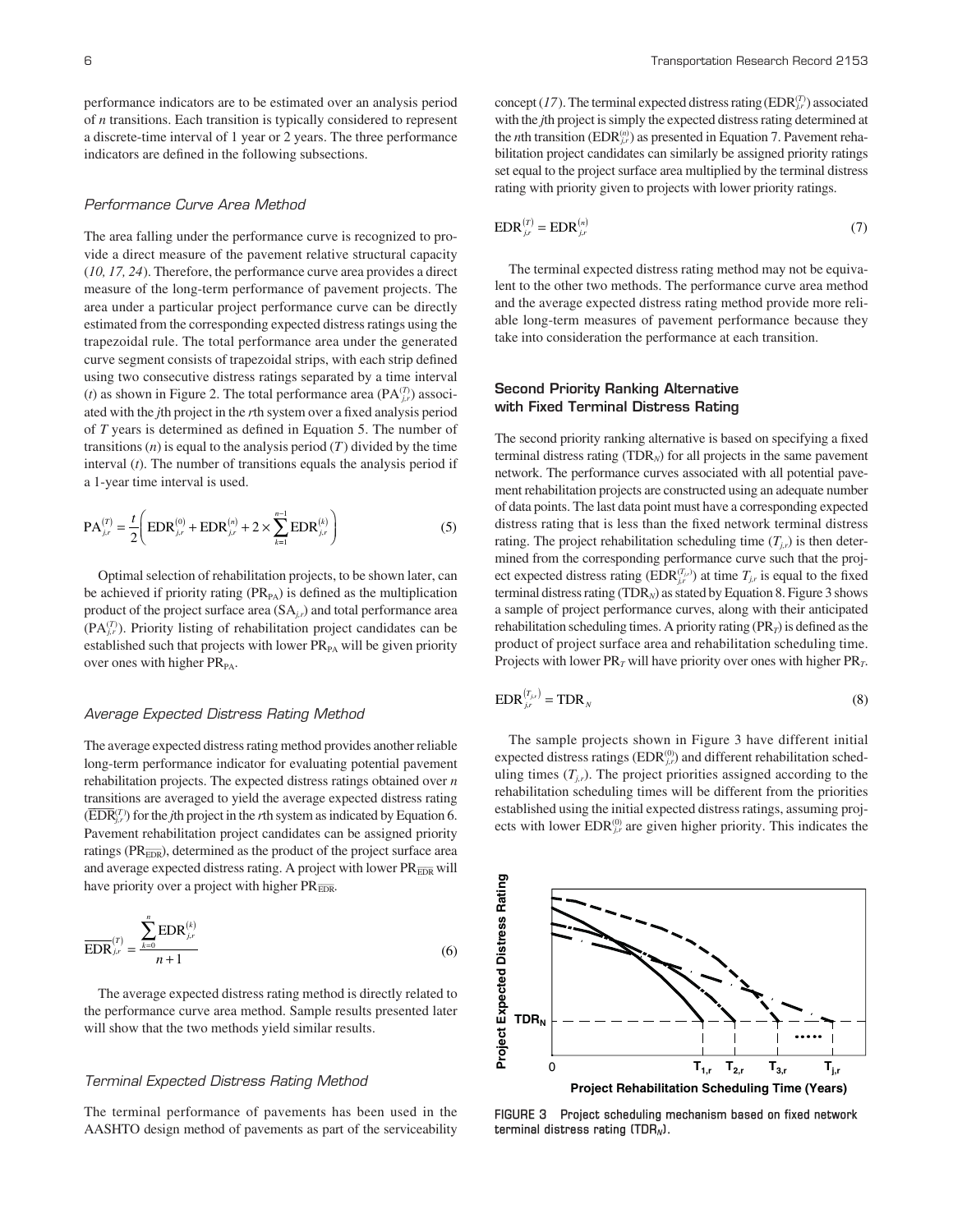significance of using the presented long-term performance indicators in developing an effective priority ranking system.

## **Establishing a Feasible Rehabilitation Project Schedule**

Once pavement rehabilitation project candidates are assigned priority rankings using either one of the presented long-term performance indicators, the network budget available for the major rehabilitation program  $(B_N^{(k)})$  during the *k*th transition is used to establish a feasible rehabilitation project schedule. The network budget  $(B_N^{(k)})$  is the budget allocated for a specified rehabilitation cycle, typically 1 year or 2 years. Projects not selected in the first cycle according to Equation 9 can be assigned to the second cycle, and so on. The *k*th transition project rehabilitation cost  $(PRC<sub>j,r,l</sub><sup>(k)</sup>)$  associated with the *j*th project in the *r*th system using the *l*th rehabilitation strategy needs to be estimated. Estimation of project rehabilitation cost requires first the identification of the appropriate rehabilitation strategy, typically determined on the basis of the initial (present) pavement distress condition. Typical rehabilitation strategies, such as plain overlay, skin patch (milling and overlay), and reconstruction can be recommended according to the project initial distress rating (EDR<sup>(0)</sup>).

$$
\max \sum_{r=1}^{s} \sum_{j=1}^{P_r} \text{PRC}_{j,r,1}^{(k)} \le B_N^{(k)} \qquad k = 1, 2, \dots, n
$$
 (9)

The budget constraint presented in Equation 9 needs to be maximized while projects are selected according to their priority rankings. However, if the money left is inadequate to select the project next in the priority list, then a search is made among all remaining projects to select the ones with rehabilitation costs less than or equal to the remaining money, and the project highest in priority ranking is selected. This process is continued until the remaining money is less than the minimum project rehabilitation cost remaining in the list.

## **Identification of Pavement Rehabilitation Project Candidates**

The identification of pavement rehabilitation project candidates is recommended before the presented long-term performance indicators are used to prioritize rehabilitation projects. It requires selecting potential rehabilitation strategies in relation to the initial (present) expected distress ratings (EDR $_{ir}^{(0)}$ ). Also, it requires establishing a mechanism to evaluate the effectiveness of selected rehabilitation strategies so that potential rehabilitation projects can be identified. Potential rehabilitation strategies are mainly plain overlay, skin patch, and reconstruction designed as appropriate for the pavement system (or individual projects) under consideration. The rehabilitation effectiveness (RE<sub>*i,r,l*</sub>) as applied to the *j*th project in the *r*th system is defined as the ratio of the cost rate (CR*j,r,l*) associated with the *l*th rehabilitation strategy to the change in the project expected distress rating as indicated by Equation 10. The change in the project expected distress rating  $(\Delta EDR<sub>i,r,l</sub>)$  is defined as the new expected distress rating after rehabilitation (NEDR<sub>*j,r,l*</sub>) minus the initial distress rating (EDR<sup>(0)</sup>) just before rehabilitation.

$$
RE_{j,r,l} = \frac{CR_{j,r,l}}{\Delta EDR_{j,r,l}} = \frac{CR_{j,r,l}}{NEDR_{j,r,l} - EDR_{j,r}^{(0)}}
$$
(10)

Therefore, the rehabilitation effectiveness ratio (RE) is basically a measure of rehabilitation cost to the corresponding improvement expected from applying a particular rehabilitation strategy. Network projects identified as rehabilitation project candidates are those associated with the lowest rehabilitation effectiveness ratios. This step simply helps shorten the list of potential rehabilitation projects for prioritization purposes using the presented long-term performance indicators.

## **DISCRETE-TIME MARKOVIAN MODEL REQUIREMENTS**

The main components associated with the discrete-time Markovian model are the condition states, initial state probabilities, transition probabilities, length of transition (time interval), and number of transitions. It is recommended that 10 condition states and a 1-year time interval be used in the presented model for prioritization of pavement rehabilitation projects. It is also recommended that the maximum length of the analysis period be 5 years (five transitions), a requirement that guarantees the transition probabilities remain unchanged overtime (*2, 9, 13*). However, a longer analysis period can be used, provided that a revised transition matrix is deployed for the transitions following the first five transitions. The state and transition probabilities are to be estimated based on field assessment of pavement distress. Pavement sections with 50-m lane length are typically chosen for this purpose and surveyed for pavement defects. Using Equation 11, a distress rating (DR) can be assigned to each pavement section on the basis of the defect rating (*di*) and the corresponding assigned weight  $(w_i)$  to yield a section rating on a scale of 100 points (*1*).

$$
DR = 100 - \sum_{i} w_i d_i \tag{11}
$$

A pavement project is composed of a number of pavement sections to be surveyed for pavement defects and assigned distress ratings. The initial state probabilities associated with a particular project can be directly estimated according to the number of pavement sections in the 10 deployed states as determined from conducting one cycle of distress survey. The 10 deployed states are to be defined as presented earlier using ranges of pavement distress ratings. Equation 12 provides estimates of the initial state probabilities  $(S_{i,j,r}^{(0)})$  based on the ratio of the number of sections  $(NS_{i,j,r}^{(0)})$  belonging to state *i* to the total number of sections in the 10 states.

$$
S_{i,j,r}^{(0)} = \frac{\text{NS}_{i,j,r}^{(0)}}{\sum_{i=1}^{10} \text{NS}_{i,j,r}^{(0)}} \qquad 1, 2, \dots, p_r; r = 1, 2, \dots, s \qquad (12)
$$

The transition probabilities associated with the *r*th pavement system can be estimated as indicated by Equation 13 using the basic definition of transition probabilities (*1, 2*). It is assumed that all projects belonging to the same pavement system have the same transition probabilities. It is required to conduct two cycles of distress survey separated by one time interval (transition) to obtain estimates of the transition probabilities. The number of pavement sections  $(NS_i^{(1,r)})$ that exist in state *i* in the first cycle is compared with the number of sections  $\left(\text{NS}_{i}^{(2,r)}\right)$  that exist in the second cycle in the same state to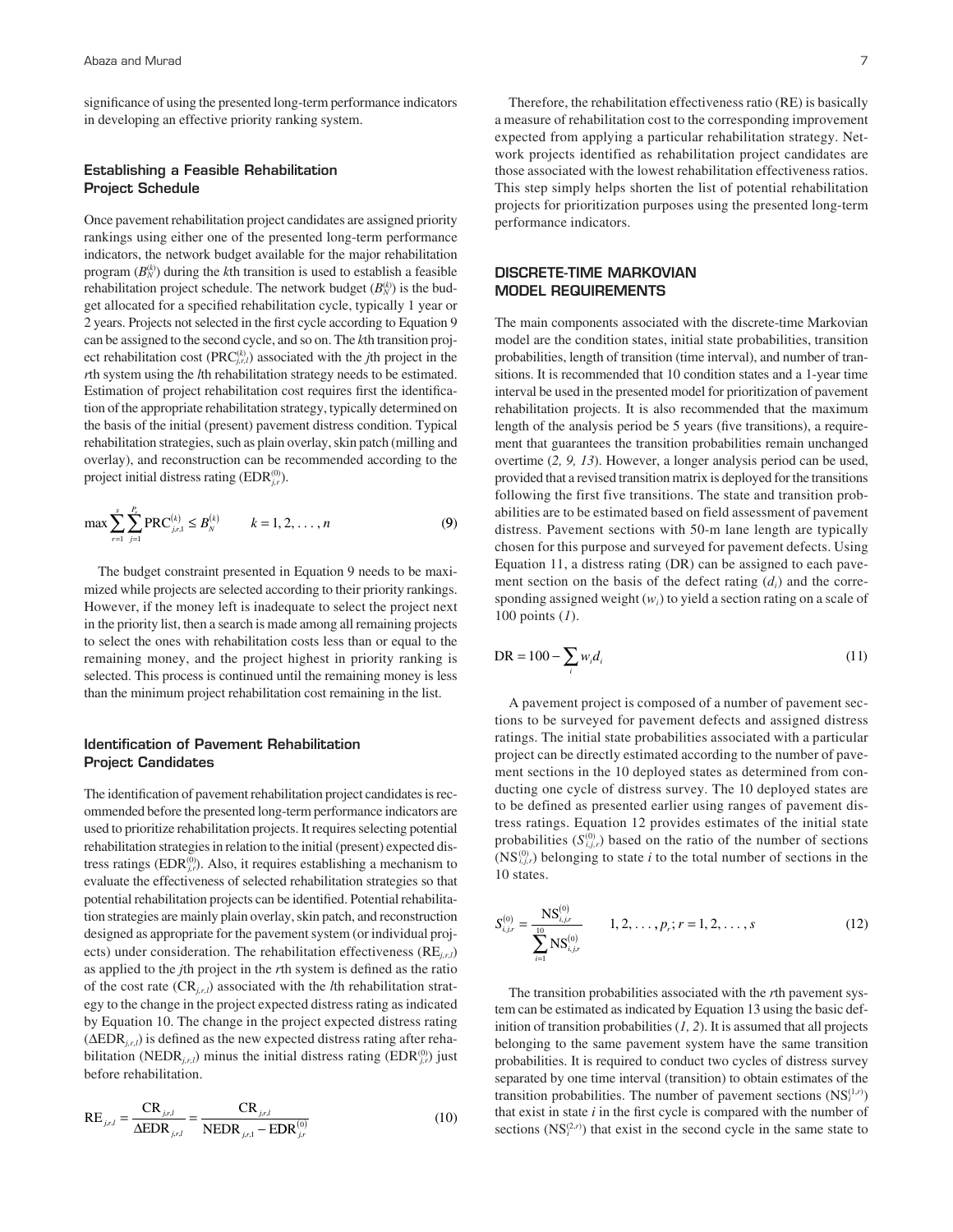obtain an estimate of the corresponding transition probability, as defined in Equation 13.

$$
P_{i,i+1}^{(r)} = \frac{\text{NS}_i^{(1,r)} - \text{NS}_i^{(2,r)}}{\text{NS}_i^{(1,r)}} \qquad i = 1, 2, ..., m
$$
  

$$
P_{i,1}^{(r)} = 1 - P_{i,i+1}^{(r)}
$$
 (13)

Alternatively, transition probabilities can be estimated using the method of least squares for residual minimization (*9, 13*).

## **SAMPLE PRESENTATION**

The presented probabilistic performance-based approach for priority ranking of pavement rehabilitation project candidates is illustrated using a pavement network of three pavement systems. The selected sample pavement network belongs to the two-lane highway system in Ohio. The average daily traffic (ADT) is used to classify the three pavement systems as follows: System 1 (ADT < 4,000), System 2  $(4,000 \le ADT \le 8,000)$ , System 3 (ADT > 8,000). A sample of 50 segments (projects) is selected from the state two-lane highway system to be considered for priority ranking using the presented long-term performance indicators. Three major rehabilitation strategies are applied according to the initial (present) distress ratings  $EDR_{j,r}^{(0)}$  associated with the selected projects. They include plain overlay, skin patch, and reconstruction to be applied as follows: plain overlay  $(40 < \text{EDR}_{j,r}^{(0)} \le 50)$ , skin patch  $(30 < \text{EDR}_{j,r}^{(0)} \le 40)$ , and reconstruction  $(EDR_{j,r}^{(0)} \leq 30)$ . Reconstruction mainly includes complete removal of existing asphalt surface, placement of leveling granular base, and placement of new asphalt surface. The cost rates  $(CR_{i,ri})$  associated with plain overlay, skin patch, and reconstruction are estimated to be \$12, \$17, and \$26 per square meter for System 1; \$14, \$20, and \$31 per square meter for System 2; and \$16, \$23, and \$36 per square meter for System 3, respectively.

A distinct transition matrix with 10 states is applied to represent the deterioration mechanism of each pavement system using the form presented in Equation 1. The 10 states are defined using the distress rating (DR), based on a scale of 100 points. Each state is represented by an equal 10-point distress rating range with States 1 and 10 having the ranges 90–100 and 0–10, respectively, denoting the best and worst states. Pavement sections with 50-m lane length were surveyed for defects to assign a distress rating (DR) for each section using Equation 11. Table 1 provides the initial state probabilities estimated using Equation 12. The transition probabilities  $P_{1,2}$  through  $P_{9,10}$  are estimated for existing pavements to be for System 1 0.23, 0.30, 0.37, 0.41, 0.46, 0.50, 0.56, 0.59, and 0.62; for System 2 0.19, 0.25, 0.31, 0.34, 0.38, 0.42, 0.47, 0.49, and 0.52; and for System 3 0.16, 0.21, 0.26, 0.28, 0.32, 0.35, 0.39, 0.41, and 0.43. Projects in the *r*th system are represented by the same transition matrix. Equation 4 is then used to obtain the expected distress rating  $(EDR^{(k)}_{j,r})$  for a specified number of transitions.

Table 2 provides a priority listing of 18 projects based on the rehabilitation effectiveness ratio (RE<sub>*i,r*)</sub> defined in Equation 10. Only 18 projects out of the 50 selected ones have resulted in a present expected distress rating that qualifies for major rehabilitation  $(EDR_{j,r}^{(0)}$ ≤ 50). The cost rate  $(CR_{i,r,l})$ , the present expected distress rating  $(EDR_{j,r}^{(0)})$ , and the new expected distress rating  $(NEDR_{j,r,l})$  are used to estimate the rehabilitation effectiveness ratio. The new expected distress ratings after rehabilitation are assumed to be 75, 85, and 95 for plain overlay, skin patch, and reconstruction, respectively. These values can be estimated from experience or using the strength associated with rehabilitated pavements, as will be outlined later. The value of 95 is the maximum value that can be predicted using Equation 4. The initial (present) distress rating  $(EDR_{j,r}^{(0)})$  is estimated from Equation 4 using the initial state probabilities. Table 2 shows the 18 projects listed in an increasing order with respect to the RE values as projects with lower RE values have priority over ones with higher RE values. The first-year project rehabilitation cost  $(PRC^{(1)}_{j,r,l})$  is determined as the product of surface area  $(SA_{i,r})$  and cost rate. The project surface

**TABLE 1 Initial State Probabilities Associated with Selected Highway Project Sample**

| County           | Route | r              | $S_1$ | $S_2$ | $S_3$ | $S_4$ | $S_5$ | $S_6$ | $S_7$ | $S_8$ | $S_9$ | $S_{10}$ |
|------------------|-------|----------------|-------|-------|-------|-------|-------|-------|-------|-------|-------|----------|
| Allen (ALL)      | 309R  | $\overline{c}$ | .02   | .05   | .07   | .06   | .11   | .22   | .14   | .13   | .09   | .11      |
| Butler (BUT)     | 747R  | 3              | .00   | .02   | .05   | .06   | .08   | .07   | .12   | .16   | .20   | .24      |
| Columbiana (COL) | 164R  | 1              | .01   | .01   | .02   | .01   | .12   | .13   | .07   | .21   | .14   | .28      |
| <b>COL</b>       | 014R  | $\overline{c}$ | .07   | .04   | .03   | .12   | .14   | .15   | .16   | .12   | .08   | .09      |
| <b>COL</b>       | 062R  | 3              | .05   | .04   | .09   | .10   | .22   | .18   | .14   | .06   | .07   | .05      |
| Defiance (DEF)   | 024R  | $\overline{2}$ | .09   | .14   | .08   | .04   | .06   | .08   | .11   | .14   | .11   | .15      |
| Delaware (DEL)   | 003R  | 3              | .04   | .08   | .11   | .10   | .08   | .17   | .05   | .23   | .11   | .03      |
| Erie (ERI)       | 006R  | $\overline{c}$ | .00   | .02   | .03   | .09   | .04   | .12   | .13   | .17   | .22   | .18      |
| Gallia (GAL)     | 035R  | 3              | .04   | .03   | .11   | .10   | .08   | .23   | .05   | .17   | .11   | .08      |
| Hardin (HAR)     | 068R  | 1              | .00   | .03   | .01   | .08   | .05   | .11   | .13   | .15   | .21   | .23      |
| Henry (HEN)      | 024R  | $\overline{c}$ | .00   | .00   | .05   | .04   | .11   | .09   | .12   | .17   | .19   | .23      |
| Highland (HIG)   | 050R  | 1              | .07   | .10   | .08   | .09   | .07   | .17   | .13   | .12   | .09   | .08      |
| Logan (LOG)      | 068R  | $\overline{c}$ | .06   | .09   | .09   | .12   | .09   | .13   | .11   | .16   | .12   | .03      |
| Lorain (LOR)     | 082R  | 3              | .00   | .02   | .05   | .07   | .08   | .07   | .18   | .22   | .15   | .16      |
| Mahoning (MAH)   | 014R  | 1              | .03   | .05   | .07   | .13   | .09   | .11   | .17   | .12   | .13   | .10      |
| <b>MAH</b>       | 045R  | 1              | .00   | .05   | .08   | .11   | .08   | .07   | .15   | .22   | .15   | .09      |
| Marion (MAR)     | 004R  | $\overline{c}$ | .02   | .05   | .09   | .12   | .13   | .18   | .00   | .15   | .14   | .12      |
| Wayne (WAY)      | 030R  | 3              | .02   | .01   | .09   | .13   | .08   | .15   | .08   | .11   | .16   | .17      |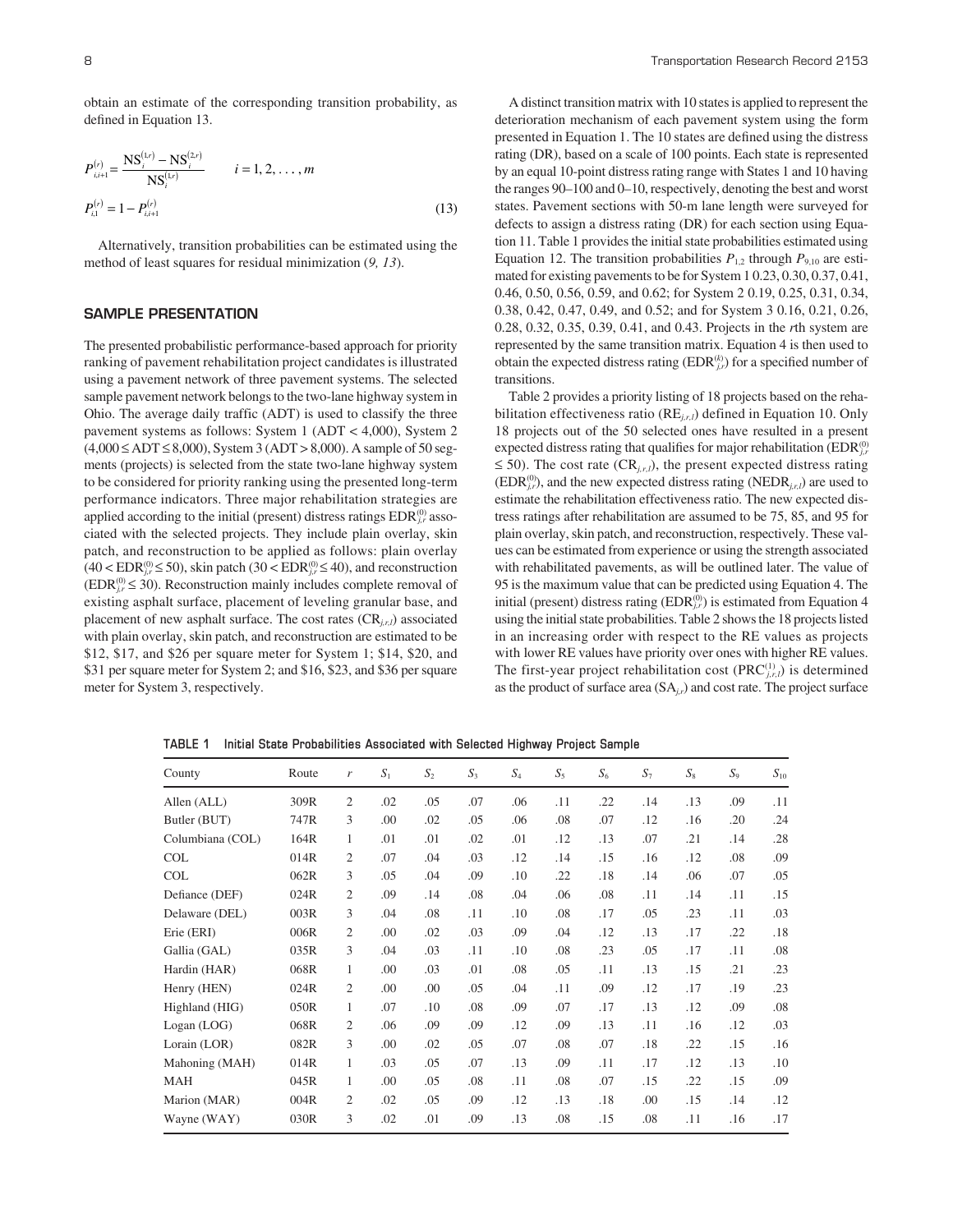**TABLE 2 Projects Prioritized by Rehabilitation Effectiveness Ratio**

| County     | Route | <b>BLOG</b> | <b>ELOG</b> | ADT    | r              | $\text{CR}_{j,r,l}$ | $EDR_{j,r}^{(0)}$ | $RE_{j,r,l}$ | $\text{PRC}^{(1)}_{j,r,l}(\$)$ |
|------------|-------|-------------|-------------|--------|----------------|---------------------|-------------------|--------------|--------------------------------|
| <b>MAH</b> | 014R  | $\Omega$    | 677         | 2,300  | 1              | 12                  | 42.1              | 0.364        | 56,868                         |
| <b>MAH</b> | 045R  | $\Omega$    | 654         | 3,881  | 1              | 17                  | 38.4              | 0.365        | 77,826                         |
| ERI        | 006R  | 2,235       | 2,700       | 5,920  | $\overline{2}$ | 20                  | 30.4              | 0.366        | 65,100                         |
| <b>COL</b> | 164R  | 1,799       | 2,301       | 3,561  | 1              | 26                  | 27.6              | 0.386        | 91,364                         |
| <b>HAR</b> | 068R  | 1,066       | 1,923       | 3,688  | 1              | 26                  | 28.8              | 0.393        | 155,974                        |
| ALL        | 309R  | 1,721       | 2,506       | 5,393  | $\overline{2}$ | 14                  | 41.3              | 0.415        | 76,930                         |
| <b>MAR</b> | 004R  | 363         | 838         | 4,155  | $\overline{2}$ | 14                  | 42.4              | 0.429        | 46,550                         |
| LOR        | 082R  | $\Omega$    | 768         | 8,073  | 3              | 23                  | 32.4              | 0.437        | 123,648                        |
| <b>HIG</b> | 050R  | 571         | 1,243       | 3,772  | 1              | 12                  | 47.8              | 0.441        | 56,448                         |
| <b>COL</b> | 014R  | 1,174       | 1,688       | 6,856  | $\overline{2}$ | 14                  | 44.8              | 0.464        | 50,372                         |
| <b>HEN</b> | 024R  | 1,091       | 1,947       | 7,370  | $\overline{2}$ | 31                  | 28.9              | 0.469        | 185,752                        |
| <b>DEF</b> | 024R  | 1,257       | 1,933       | 7,504  | $\overline{2}$ | 14                  | 45.7              | 0.478        | 66,248                         |
| WAY        | 030R  | 1,255       | 1,681       | 19,770 | 3              | 23                  | 37.9              | 0.488        | 68,586                         |
| GAL        | 035R  | 659         | 1,314       | 10,790 | 3              | 16                  | 43.9              | 0.514        | 73,360                         |
| <b>LOG</b> | 068R  | 204         | 629         | 5,490  | $\overline{2}$ | 14                  | 48.6              | 0.530        | 41,650                         |
| <b>BUT</b> | 747R  | 237         | 870         | 8,293  | 3              | 36                  | 29.3              | 0.548        | 107,100                        |
| <b>DEL</b> | 003R  | 129         | 721         | 8,802  | 3              | 16                  | 46.7              | 0.565        | 66,304                         |
| <b>COL</b> | 062R  | 486         | 1,002       | 10,830 | 3              | 16                  | 49.3              | 0.622        | 57,792                         |

NOTE: BLOG = project beginning station (meters) and ELOG = project ending station (meters).

area equals the 7-m highway width multiplied by the difference in the ELOG and BLOG. The BLOG and ELOG represent the project beginning and ending stations in meters. The generated priority listing is not directly related to the present expected distress rating.

## **Priority Ranking Using Long-Term Performance Indicators**

Table 3 provides two project priority listings generated using the priority ratings  $PR_{PA}$  and  $PR_{EDR}$  determined equal to the perfor-

mance curve area  $(PA_{j,r}^{(T)})$  and average expected distress rating  $(\overline{EDR}_{j,r}^{(T)})$  multiplied by the surface area  $(SA_{j,r})$ , respectively. The deployed fixed analysis period (*T*) is 5 years with 1-year time interval (*t*), thus requiring five transitions (*n*). The project performance area and average expected distress rating are estimated from Equations 5 and 6, respectively, using the future expected distress ratings obtained from Equation 4. The projects are listed in increasing order with respect to the two priority ratings, as projects with lower ratings are given priority over ones with higher ratings. Table 3 shows that both priority ratings have yielded the

**TABLE 3 Projects Prioritized by Performance Curve Area and Average Expected Distress Rating**

| County     | Route | $\text{CR}_{j,r,l}$ | $EDR_{i,r}^{(0)}$ | $PA_{j,r}^{(T)}$ | $\overline{\text{EDR}}_{i,r}^{(T)}$ | $PR_{PA}$ | $\text{PR}_{\widetilde{\text{EDR}}}$ | $PRC^{(1)}_{j,r,l}(\$)$ |
|------------|-------|---------------------|-------------------|------------------|-------------------------------------|-----------|--------------------------------------|-------------------------|
| <b>COL</b> | 164R  | 26                  | 27.6              | 101.2            | 20.4                                | 356       | 72                                   | 91,364                  |
| ERI        | 006R  | 20                  | 30.4              | 112.8            | 22.7                                | 367       | 74                                   | 65,100                  |
| <b>WAY</b> | 030R  | 23                  | 37.9              | 154.8            | 31.0                                | 462       | 92                                   | 68,586                  |
| <b>BUT</b> | 747R  | 36                  | 29.3              | 115.6            | 23.2                                | 512       | 103                                  | 107,100                 |
| <b>MAR</b> | 004R  | 14                  | 42.4              | 171.2            | 34.3                                | 569       | 114                                  | 46,550                  |
| <b>HAR</b> | 068R  | 26                  | 28.8              | 96.7             | 19.5                                | 580       | 117                                  | 155,974                 |
| <b>LOG</b> | 068R  | 14                  | 48.6              | 198.4            | 39.8                                | 590       | 118                                  | 41,650                  |
| <b>HEN</b> | 024R  | 31                  | 28.9              | 107.2            | 21.6                                | 642       | 129                                  | 185,752                 |
| <b>COL</b> | 014R  | 14                  | 44.8              | 180.3            | 36.1                                | 649       | 130                                  | 50,372                  |
| MAH        | 045R  | 17                  | 38.4              | 143.8            | 28.9                                | 658       | 132                                  | 77,826                  |
| LOR        | 082R  | 23                  | 32.4              | 126.6            | 25.4                                | 681       | 137                                  | 123,648                 |
| <b>COL</b> | 062R  | 16                  | 49.3              | 208.4            | 41.7                                | 753       | 151                                  | 57,792                  |
| MAH        | 014R  | 12                  | 42.1              | 160.2            | 32.2                                | 759       | 153                                  | 56,868                  |
| DEL        | 003R  | 16                  | 46.7              | 195.2            | 39.1                                | 809       | 162                                  | 66,304                  |
| <b>GAL</b> | 035R  | 16                  | 43.9              | 182.8            | 36.6                                | 838       | 168                                  | 73,360                  |
| <b>HIG</b> | 050R  | 12                  | 47.8              | 188.6            | 37.8                                | 887       | 178                                  | 56,448                  |
| ALL        | 309R  | 14                  | 41.3              | 162.8            | 32.6                                | 895       | 179                                  | 76,930                  |
| <b>DEF</b> | 024R  | 14                  | 45.7              | 191.1            | 38.3                                | 904       | 181                                  | 66,248                  |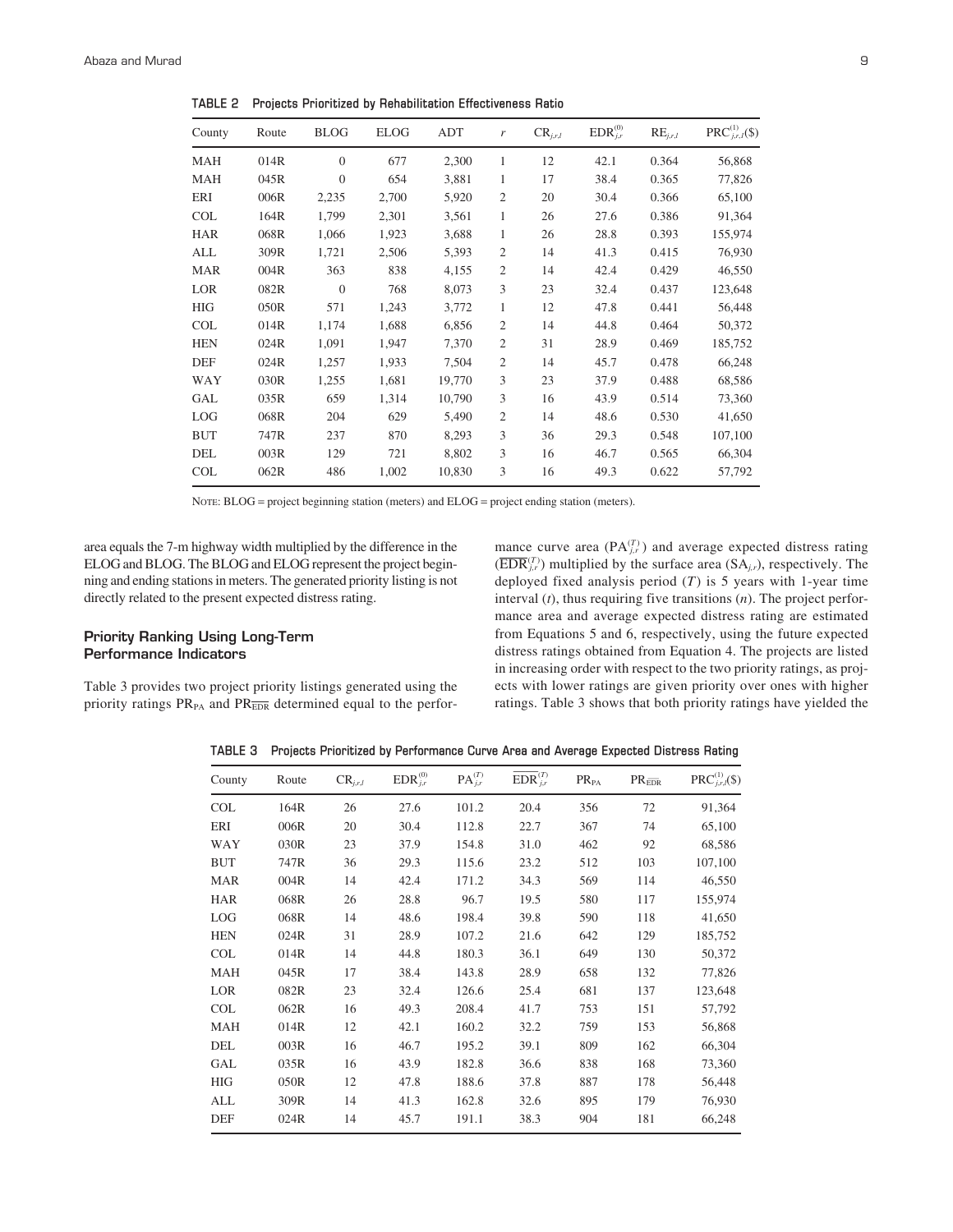same priority listings, indicating that the two deployed long-term performance indicators are compatible. However, the priority listings that can be generated using merely the performance curve area, and average expected distress rating would be different from those provided in Table 3. This indicates the effectiveness of the two deployed priority ratings in yielding project listings that are not dependent on a "worst first" selection criterion.

Table 4 provides similar results from the second priority alternative with fixed terminal distress rating. The projects are ranked using the priority rating  $(\overline{PR}_T)$ , determined as the product of rehabilitation scheduling time  $(T_{i,r})$  and surface area. The fixed terminal distress rating is assumed to be 30 in this sample presentation. The performance curve associated with each project has been constructed using sufficient data points such that the last point has a distress rating value less than 30. A best-fit mathematical model is obtained to represent the constructed performance curve. The mathematical model is then used to estimate the time corresponding to a distress rating of 30, as required by Equation 8. The derived mathematical models are mostly polynomials with second degree and are associated with almost 1.0 coefficient of determination (*R*-square).

Table 4 provides a project priority listing in increasing order for the priority rating  $(PR_T)$ , as projects with lower ratings have priority over those with higher ratings. The generated priority listing is different from the listing that would be obtained using only the rehabilitation scheduling time. The negative rehabilitation scheduling times are obtained for projects associated with a terminal expected distress rating less than 30, indicating that their rehabilitation is overdue. The absolute value of the negative rehabilitation scheduling time provided in Table 4 indicates the extent in years by which a rehabilitation project is overdue. The rehabilitation scheduling time can serve another purpose by indicating the exact time for scheduling project rehabilitation. It also allows establishing a long-term annual fund requirement plan, which is crucial for budgeting purposes. The three priority listings provided in Tables 3 and 4 are not directly related to the present distress ratings. This means that priority can be given to projects with higher present distress ratings compared with ones with lower present distress ratings as outlined earlier in relation to Figure 3. Therefore, this demonstrates again the effectiveness of the deployed long-term performance indicators in generating a priority listing that is not necessarily based on a "worst first" selection criterion.

Pavement rehabilitation project candidates can now be selected from any of the three presented priority listings according to the available budget, as shown in Tables 3 and 4. Alternatively, candidates can be first selected from the first priority listing (Table 2) according to available budget, and selected projects are then assigned new priority ratings according to the estimated long-term performance indicators. The second approach is recommended because it takes into consideration both the cost-effectiveness of applicable rehabilitation strategies and the long-term performance of existing pavement structures.

#### **Optimal Selection of Rehabilitation Projects**

Optimal selection of rehabilitation projects at the network level can be formulated as an optimization model using constrained binary integer programming as indicated by Equation 14. In binary programming, each binary variable  $(X_{j,r,l}^{(k)})$  can take on the value of 0 or 1, representing the rejection or selection of the corresponding rehabilitation project. The objective function (*Z*) is formulated to maximize the overall pavement condition at the network level over an analysis period of *n* transitions. The overall pavement condition is defined as product sum of the project surface area (SA*j,r*) multiplied by an appropriate long-term performance indicator  $(LPI<sub>j,r,l</sub><sup>(n)</sup>)$ . The long-term performance indicator can be represented by the performance curve area  $(PAI_{j,r,l}^{(n)})$  or average expected distress rating  $(\overline{EDR}_{j,r,l}^{(n)})$ . These sample long-term performance indicators are to be derived from the Markov model using transition matrices that represent the deterioration mechanism of rehabilitated pavement projects. Therefore, the transition matrix can be different for the *j*th project in the *r*th system to be treated by the *l*th rehabilitation strategy.

County Route  $CR_{j,r,l}$   $EDR_{j,r}^{(0)}$  $T_{j,r}$ (year) PR<sub>T</sub>  $PRC^{(1)}_{j,r,I}(\$)$ HAR 068R 26 28.8 −0.38 −2.28 155,974 HEN 024R 31 28.9 −0.24 −1.44 185,752 BUT 747R 36 29.3 −0.20 −0.89 107,100 COL 164R 26 27.6 −0.21 −0.74 91,364 ERI 006R 20 30.4 0.14 0.46 65,100 LOR 082R 23 32.4 0.54 2.90 123,648 WAY 030R 23 37.9 2.72 8.11 68,586 MAH 045R 17 38.4 2.04 9.34 77,826 MAR 004R 14 42.4 3.88 12.90 46,550 MAH 014R 12 42.1 2.98 14.12 56,868 COL 014R 14 44.8 4.34 15.62 50,372 LOG 068R 14 48.6 5.57 16.57 41,650 ALL 309R 14 41.3 3.20 17.58 76,930 HIG 050R 12 47.8 4.61 21.68 56,448 GAL 035R 16 43.9 4.92 22.56 73,360 COL 062R 16 49.3 6.53 23.59 57,792 DEL 003R 16 46.7 5.91 24.49 66,304 DEF 024R 14 45.7 5.71 27.02 66,248

**TABLE 4 Projects Prioritized by Rehabilitation Scheduling Time**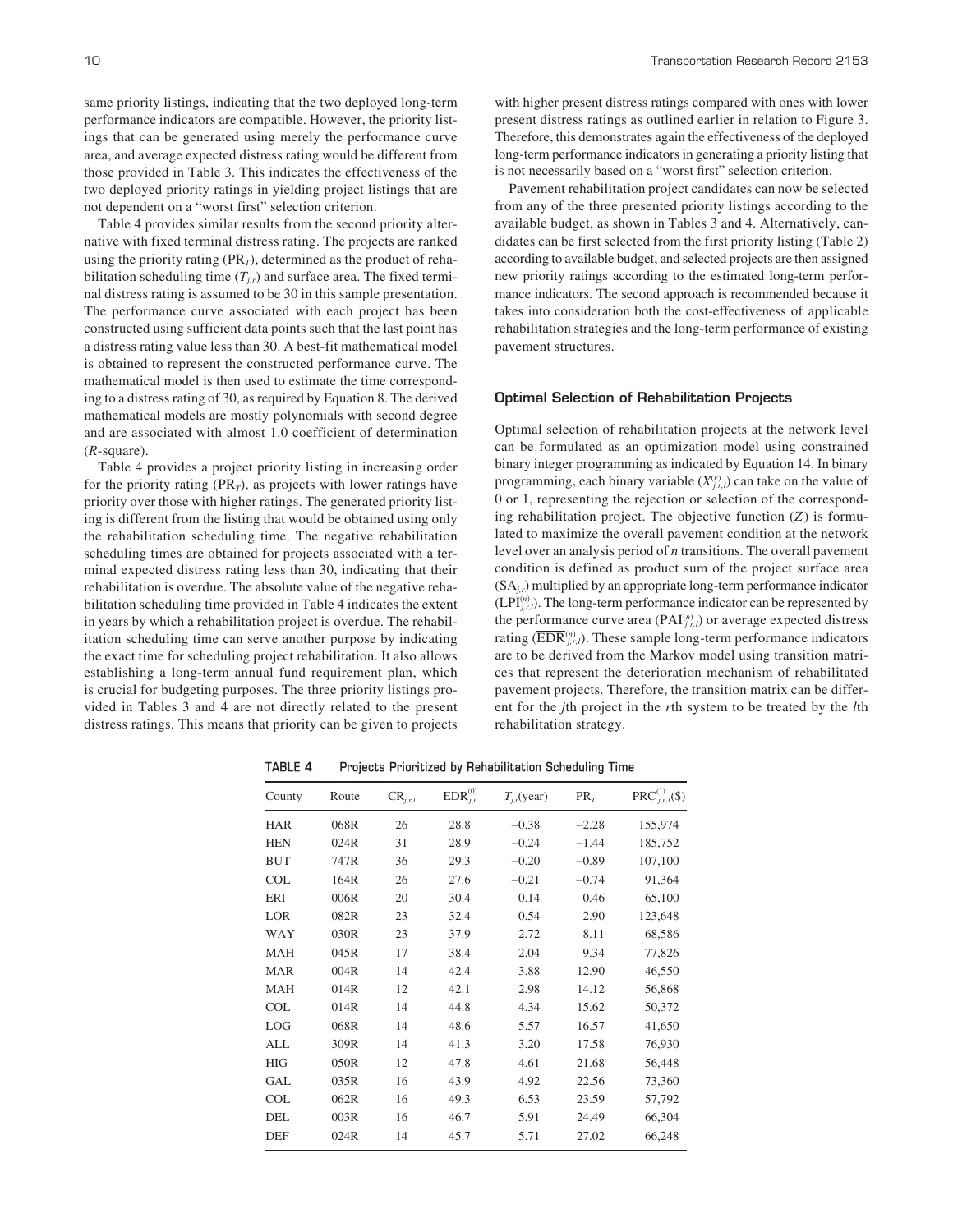maximize 
$$
Z = \sum_{k=1}^{n} \sum_{l=1}^{q} \sum_{r=1}^{s} \sum_{j=1}^{P_r} (SA_{j,r}) (LPI_{j,r,l}^{(n)}) (X_{j,r,l}^{(k)})
$$
 (14)

subject to

$$
\sum_{l=1}^{q} \sum_{r=1}^{s} \sum_{j=1}^{P_r} \left( \text{PRC}_{j,rl}^{(k)} \right) \left( X_{j,rl}^{k} \le B_N^{(k)} \right) \qquad k = 1, 2, \dots, n
$$
\n
$$
\sum_{k=1}^{n} \sum_{l=1}^{q} X_{j,rl}^{(k)} \le 1 \qquad j = 1, 2, \dots, p_r; r = 1, 2, \dots, s
$$
\n
$$
X_{j,rl}^{(k)} = 0 \text{ or } 1
$$

The first constraint set associated with Equation 14 enforces the total rehabilitation cost associated with the *k*th transition to be less than or equal to the corresponding network budget  $(B_N^{(k)})$ . The second constraint set requires that each project can only be treated once during the analysis period using one optimal rehabilitation strategy. The binary integer model can be solved using the branch and bound method. However, the computer time required to solve a problem substantially increases with the increase in problem size. The binary integer model has been applied to the sample project list provided integer model has been applied to the sample project list provided<br>in Table 3 using the average distress rating  $(\overline{EDR}_{j,r_l}^{(T)})$  as the long-term performance indicator. The optimal project list generated from the optimization approach is similar to the list obtained using the priority rating (PR<sub>EDR</sub>). The binary integer model in this case has been minimized to yield the optimal project list because the deployed transition matrices represent the performance of existing pavements and not the rehabilitated ones.

#### **Managerial Implications**

The presented ranking approach aims to provide managerial staff with an effective tool to assist in scheduling and budgeting pavement rehabilitation projects at the network level. Most highway agencies maintain a separate budgeting program for pavement rehabilitation, and they seek to develop long-term rehabilitation programs based on a solid engineering approach. The presented ranking approach provides highway agencies with several long-term rehabilitation program alternatives that are typically associated with different cost estimates. These cost estimates can help managerial staff in developing long-term budgeting plans to meet the cost estimates associated with the derived long-term rehabilitation programs. It can also help managerial staff using the corresponding long-term cost estimates in fund raising campaigns. The presented ranking approach can be applied separately for individual pavement systems if managerial staff decide to allocate separate budgets for different roadway systems. It is not too unusual for highway agencies to allocate rehabilitation funding according to the importance of the different roadway systems serving the public. The presented ranking approach can be applied regularly to obtain revised longterm rehabilitation programs based on newly estimated pavement performance data.

#### **SUMMARY AND CONCLUSIONS**

A probabilistic long-term performance-based approach has been presented for priority ranking of pavement rehabilitation project candidates at the network level. The probabilistic approach applies the discrete-time Markovian model to predict pavement distress ratings,

which are used to construct the corresponding project performance curves. Project performance curves (or corresponding data points) are used to obtain four reliable long-term performance indicators, namely, the area under the performance curve, the average expected distress rating, the terminal expected distress rating, and the rehabilitation scheduling time. The presented sample results have demonstrated the effectiveness of the deployed long-term performance indicators in generating reliable priority rankings of potential rehabilitation projects. Preliminary investigation of the equivalent optimization model has yielded optimal results similar to those derived from the presented ranking approach. In addition, the presented sample results have shown that the deployed long-term performance indicators are very much compatible, which means that a highway agency interested in using the presented approach can select only one appropriate indicator. However, the rehabilitation scheduling time offers two other advantages: indicating the exact project rehabilitation time and providing a long-term fund requirement plan.

The major requirement for using the presented priority ranking approach is the project performance curves, which can be obtained using different approaches than the one presented in this paper. However, all deterministic and probabilistic approaches used to generate performance curves require conducting periodic pavement distress assessment. Many highway agencies have developed and maintained pavement distress assessment programs, which resulted in massive historical databases. These databases can be retrieved for relevant pavement distress records for the purpose of generating the needed performance curves. The effectiveness of any pavement management approach greatly depends on the reliability of the deployed assessment program in yielding accurate representation of actual pavement distress conditions. The presented project priority ranking approach has greatly simplified the very complex pavement management problem in the case of major rehabilitation while still applying sound engineering principles.

#### **REFERENCES**

- 1. [Abaza, K. A., and M. M. Murad. Dynamic Probabilistic Approach for](https://www.researchgate.net/publication/239439123_Dynamic_Probabilistic_Approach_for_Long-Term_Pavement_Restoration_Program_with_Added_User_Cost?el=1_x_8&enrichId=rgreq-60fff9fce34dc03ea61e7d3bd40523b1-XXX&enrichSource=Y292ZXJQYWdlOzI3OTE1NzUyMjtBUzoyNDkyMjU1MzU1NTM1MzdAMTQzNjQzMTQwNjQ4Mg==)  [a Long-Term Pavement Restoration Program with Added User Cost.](https://www.researchgate.net/publication/239439123_Dynamic_Probabilistic_Approach_for_Long-Term_Pavement_Restoration_Program_with_Added_User_Cost?el=1_x_8&enrichId=rgreq-60fff9fce34dc03ea61e7d3bd40523b1-XXX&enrichSource=Y292ZXJQYWdlOzI3OTE1NzUyMjtBUzoyNDkyMjU1MzU1NTM1MzdAMTQzNjQzMTQwNjQ4Mg==) In *[Transportation Research Record: Journal of the Transportation](https://www.researchgate.net/publication/239439123_Dynamic_Probabilistic_Approach_for_Long-Term_Pavement_Restoration_Program_with_Added_User_Cost?el=1_x_8&enrichId=rgreq-60fff9fce34dc03ea61e7d3bd40523b1-XXX&enrichSource=Y292ZXJQYWdlOzI3OTE1NzUyMjtBUzoyNDkyMjU1MzU1NTM1MzdAMTQzNjQzMTQwNjQ4Mg==) Research Board, No. 1990,* [Transportation Research Board of the National](https://www.researchgate.net/publication/239439123_Dynamic_Probabilistic_Approach_for_Long-Term_Pavement_Restoration_Program_with_Added_User_Cost?el=1_x_8&enrichId=rgreq-60fff9fce34dc03ea61e7d3bd40523b1-XXX&enrichSource=Y292ZXJQYWdlOzI3OTE1NzUyMjtBUzoyNDkyMjU1MzU1NTM1MzdAMTQzNjQzMTQwNjQ4Mg==) [Academies, Washington, D.C., 2007, pp. 48–56.](https://www.researchgate.net/publication/239439123_Dynamic_Probabilistic_Approach_for_Long-Term_Pavement_Restoration_Program_with_Added_User_Cost?el=1_x_8&enrichId=rgreq-60fff9fce34dc03ea61e7d3bd40523b1-XXX&enrichSource=Y292ZXJQYWdlOzI3OTE1NzUyMjtBUzoyNDkyMjU1MzU1NTM1MzdAMTQzNjQzMTQwNjQ4Mg==)
- 2. [Abaza, K. A. Iterative Linear Approach for Nonlinear Nonhomogenous](https://www.researchgate.net/publication/245307024_Iterative_Linear_Approach_for_Nonlinear_Nonhomogenous_Stochastic_Pavement_Management_Models?el=1_x_8&enrichId=rgreq-60fff9fce34dc03ea61e7d3bd40523b1-XXX&enrichSource=Y292ZXJQYWdlOzI3OTE1NzUyMjtBUzoyNDkyMjU1MzU1NTM1MzdAMTQzNjQzMTQwNjQ4Mg==) [Stochastic Pavement Management Models.](https://www.researchgate.net/publication/245307024_Iterative_Linear_Approach_for_Nonlinear_Nonhomogenous_Stochastic_Pavement_Management_Models?el=1_x_8&enrichId=rgreq-60fff9fce34dc03ea61e7d3bd40523b1-XXX&enrichSource=Y292ZXJQYWdlOzI3OTE1NzUyMjtBUzoyNDkyMjU1MzU1NTM1MzdAMTQzNjQzMTQwNjQ4Mg==) *Journal of Transportation Engineering,* [Vol. 132, No. 3, 2006, pp. 244–256.](https://www.researchgate.net/publication/245307024_Iterative_Linear_Approach_for_Nonlinear_Nonhomogenous_Stochastic_Pavement_Management_Models?el=1_x_8&enrichId=rgreq-60fff9fce34dc03ea61e7d3bd40523b1-XXX&enrichSource=Y292ZXJQYWdlOzI3OTE1NzUyMjtBUzoyNDkyMjU1MzU1NTM1MzdAMTQzNjQzMTQwNjQ4Mg==)
- 3. [Ferreira, A., A. Antunes, and L. Picado-Santos. Probabilistic Segment-](https://www.researchgate.net/publication/228719110_Probabilistic_Segment-linked_Pavement_Management_Optimization_Model?el=1_x_8&enrichId=rgreq-60fff9fce34dc03ea61e7d3bd40523b1-XXX&enrichSource=Y292ZXJQYWdlOzI3OTE1NzUyMjtBUzoyNDkyMjU1MzU1NTM1MzdAMTQzNjQzMTQwNjQ4Mg==)[Linked Pavement Management Optimization Model.](https://www.researchgate.net/publication/228719110_Probabilistic_Segment-linked_Pavement_Management_Optimization_Model?el=1_x_8&enrichId=rgreq-60fff9fce34dc03ea61e7d3bd40523b1-XXX&enrichSource=Y292ZXJQYWdlOzI3OTE1NzUyMjtBUzoyNDkyMjU1MzU1NTM1MzdAMTQzNjQzMTQwNjQ4Mg==) *Journal of Transportation Engineering,* [Vol. 128, No. 6, 2002, pp. 568–577.](https://www.researchgate.net/publication/228719110_Probabilistic_Segment-linked_Pavement_Management_Optimization_Model?el=1_x_8&enrichId=rgreq-60fff9fce34dc03ea61e7d3bd40523b1-XXX&enrichSource=Y292ZXJQYWdlOzI3OTE1NzUyMjtBUzoyNDkyMjU1MzU1NTM1MzdAMTQzNjQzMTQwNjQ4Mg==)
- 4. [Mbwana, J. R., and M. A. Turnquist. Optimization Modeling for Enhanced](https://www.researchgate.net/publication/238196725_Optimization_Modeling_for_Enhanced_Network-Level_Pavement_Management_System?el=1_x_8&enrichId=rgreq-60fff9fce34dc03ea61e7d3bd40523b1-XXX&enrichSource=Y292ZXJQYWdlOzI3OTE1NzUyMjtBUzoyNDkyMjU1MzU1NTM1MzdAMTQzNjQzMTQwNjQ4Mg==) [Network-Level Pavement Management System. In](https://www.researchgate.net/publication/238196725_Optimization_Modeling_for_Enhanced_Network-Level_Pavement_Management_System?el=1_x_8&enrichId=rgreq-60fff9fce34dc03ea61e7d3bd40523b1-XXX&enrichSource=Y292ZXJQYWdlOzI3OTE1NzUyMjtBUzoyNDkyMjU1MzU1NTM1MzdAMTQzNjQzMTQwNjQ4Mg==) *Transportation Research Record 1524,* [TRB, National Research Council, Washington,](https://www.researchgate.net/publication/238196725_Optimization_Modeling_for_Enhanced_Network-Level_Pavement_Management_System?el=1_x_8&enrichId=rgreq-60fff9fce34dc03ea61e7d3bd40523b1-XXX&enrichSource=Y292ZXJQYWdlOzI3OTE1NzUyMjtBUzoyNDkyMjU1MzU1NTM1MzdAMTQzNjQzMTQwNjQ4Mg==) [D.C., 1996, pp. 76–85.](https://www.researchgate.net/publication/238196725_Optimization_Modeling_for_Enhanced_Network-Level_Pavement_Management_System?el=1_x_8&enrichId=rgreq-60fff9fce34dc03ea61e7d3bd40523b1-XXX&enrichSource=Y292ZXJQYWdlOzI3OTE1NzUyMjtBUzoyNDkyMjU1MzU1NTM1MzdAMTQzNjQzMTQwNjQ4Mg==)
- 5. [Pilson, C., W. R. Hudson, and V. Anderson. Multiobjective Optimization](https://www.researchgate.net/publication/245558506_Multiobjective_Optimization_in_Pavement_Management_by_Using_Genetic_Algorithms_and_Efficient_Surfaces?el=1_x_8&enrichId=rgreq-60fff9fce34dc03ea61e7d3bd40523b1-XXX&enrichSource=Y292ZXJQYWdlOzI3OTE1NzUyMjtBUzoyNDkyMjU1MzU1NTM1MzdAMTQzNjQzMTQwNjQ4Mg==) [in Pavement Management Using Genetic Algorithms and Efficient Sur](https://www.researchgate.net/publication/245558506_Multiobjective_Optimization_in_Pavement_Management_by_Using_Genetic_Algorithms_and_Efficient_Surfaces?el=1_x_8&enrichId=rgreq-60fff9fce34dc03ea61e7d3bd40523b1-XXX&enrichSource=Y292ZXJQYWdlOzI3OTE1NzUyMjtBUzoyNDkyMjU1MzU1NTM1MzdAMTQzNjQzMTQwNjQ4Mg==)faces. In *[Transportation Research Record: Journal of the Transportation](https://www.researchgate.net/publication/245558506_Multiobjective_Optimization_in_Pavement_Management_by_Using_Genetic_Algorithms_and_Efficient_Surfaces?el=1_x_8&enrichId=rgreq-60fff9fce34dc03ea61e7d3bd40523b1-XXX&enrichSource=Y292ZXJQYWdlOzI3OTE1NzUyMjtBUzoyNDkyMjU1MzU1NTM1MzdAMTQzNjQzMTQwNjQ4Mg==) Research Board, No. 1655,* [TRB, National Research Council, Washington,](https://www.researchgate.net/publication/245558506_Multiobjective_Optimization_in_Pavement_Management_by_Using_Genetic_Algorithms_and_Efficient_Surfaces?el=1_x_8&enrichId=rgreq-60fff9fce34dc03ea61e7d3bd40523b1-XXX&enrichSource=Y292ZXJQYWdlOzI3OTE1NzUyMjtBUzoyNDkyMjU1MzU1NTM1MzdAMTQzNjQzMTQwNjQ4Mg==) [D.C., 1999, pp. 42–48.](https://www.researchgate.net/publication/245558506_Multiobjective_Optimization_in_Pavement_Management_by_Using_Genetic_Algorithms_and_Efficient_Surfaces?el=1_x_8&enrichId=rgreq-60fff9fce34dc03ea61e7d3bd40523b1-XXX&enrichSource=Y292ZXJQYWdlOzI3OTE1NzUyMjtBUzoyNDkyMjU1MzU1NTM1MzdAMTQzNjQzMTQwNjQ4Mg==)
- 6. Reigle, J. A., and J. P. Zaniewski. Probabilistic Life-Cycle Cost Analysis for Pavement Management. *International Journal of Pavements,* Vol. 1, No. 2, 2002, pp. 71–83.
- 7. Haas, R., W. R. Hudson, and H. J. Zaniewski. *Modern Pavement Management.* Krieger Publishing Company, Malabar, Fla., 1994.
- 8. Robinson, R., U. Danielson, and M. Snaith. *Road Maintenance Management: Concepts and Systems.* Macmillan Press Ltd., 1998.
- 9. Shahin, M. Y. *[Pavement Management for Airports, Roads, and Parking](https://www.researchgate.net/publication/291441507_Pavement_management_for_airports_roads_and_parking_lots_Second_edition?el=1_x_8&enrichId=rgreq-60fff9fce34dc03ea61e7d3bd40523b1-XXX&enrichSource=Y292ZXJQYWdlOzI3OTE1NzUyMjtBUzoyNDkyMjU1MzU1NTM1MzdAMTQzNjQzMTQwNjQ4Mg==) Lots.* [Chapman and Hall, New York, 1994.](https://www.researchgate.net/publication/291441507_Pavement_management_for_airports_roads_and_parking_lots_Second_edition?el=1_x_8&enrichId=rgreq-60fff9fce34dc03ea61e7d3bd40523b1-XXX&enrichSource=Y292ZXJQYWdlOzI3OTE1NzUyMjtBUzoyNDkyMjU1MzU1NTM1MzdAMTQzNjQzMTQwNjQ4Mg==)